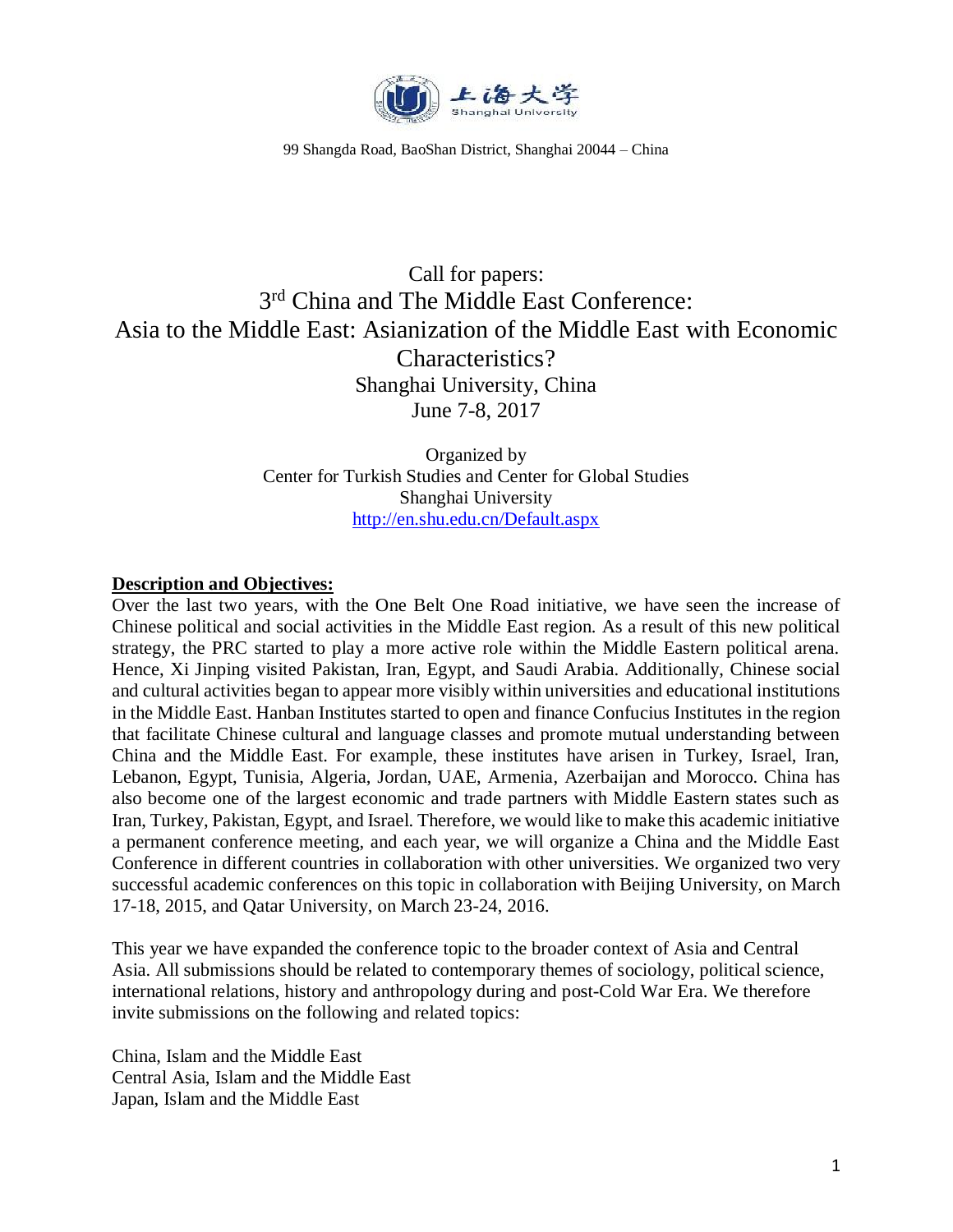

99 Shangda Road, BaoShan District, Shanghai 20044 – China

The Center for Turkish Studies and Center for Global Studies at Shanghai University invites interested scholars and advanced graduate students to submit proposals for the conference below. The event will take place at Shanghai University, **June 7 - 8, 2017**. Please submit a 300-word paper proposal to Dr. Tugrul Keskin [\(tugrulkeskin@t.shu.edu.cn\)](mailto:tugrulkeskin@t.shu.edu.cn) by APRIL 3, 2017. We acknowledge receipt of all emails and will reply to all. If you do not receive a reply, please resend your abstract. Please include the following in your email:

-Author name; -Affiliation; -Email address; -Abstract in Word format; -Title of your paper -A short CV.

Acceptance notices will be sent by April 10, 2017.

In case your abstract is accepted, a draft paper of around 5000 words is due two weeks prior to the beginning of the conference. We intend to compile an edited volume with the best papers for publication in an international reference publisher.

There is no fee for this conference. PLEASE NOTE THAT WE WILL COVER YOUR ACCOMMODATIONS AND FOOD DURING YOUR STAY IN SHANGHAI.

### Please note that this is an academic conference only, no non-academic presenters will be accepted.

Any additional queries should be sent to [tugrulkeskin@t.shu.edu.cn](mailto:tugrulkeskin@t.shu.edu.cn)

### **Organizing Committee:**

- Dr. Guo Changgang, Professor Shanghai University, China.
- Dr. Mohammedmoin Sadeq, Professor College of Arts and Sciences, Qatar University, Qatar.
- Dr. Chen Hao, Assistant Professor Shanghai University, China.
- Dr. Tugrul Keskin, Associate Professor Shanghai University, China.
- Dr. Mark Juergensmeyer, Professor University of California at Santa Barbara, USA.
- Dr. Hatsuki Aishima, Associate Professor National Museum of Ethnology, Japan.
- Dr. Nissim Otmazgin, Professor The Hebrew University of Jerusalem, Israel.
- Dr. Tarik Yousef, Senior Fellow and Director, Brookings Doha Center, Qatar.
- Dr. Mustafa Kibaroğlu, Professor MEF University, Turkey.
- Dr. Sean Foley, Middle Tennessee State University, USA.
- Dr. Mojtaba Mahdavi, Associate Professor University of Alberta, Canada.
- Dr. Can Ulusoy, Assistant Professor Maltepe University, Turkey.
- Dr. Saban Kardas, Associate Professor TOBB University, Turkey.